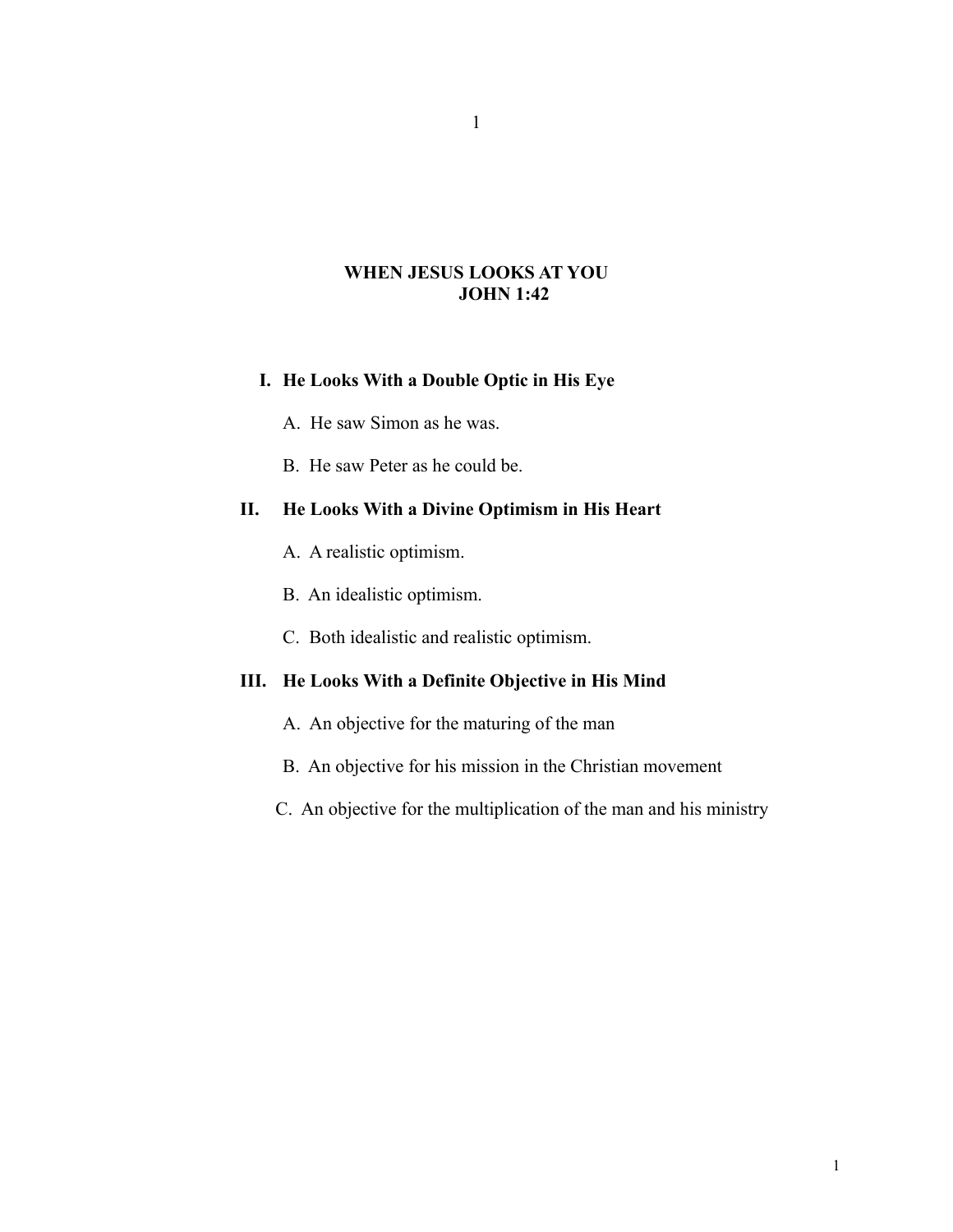#### **WHEN JESUS LOOKS AT YOU**

#### **(John 1:42)**

## *And he brought him to Jesus. And when Jesus beheld him, He said, "Thou art Simon the son of Jona. Thou shalt be called Cephas" (which is by interpretation, A stone).*

Perhaps the most loved character in the Bible, apart from Jesus Himself, is Simon Peter. For sheer variety, for contradiction of personality, for mixture of saint and sinner in one person, the story of Simon Peter is unbeatable. Perhaps the reason we like him so well is because he is so much like us. When we read his story, we are looking at a full-length reflection of ourselves. Let's narrow the spotlight of our attention and let it fall on just one small part of his life—his *call* to become a Christian. It's of great interest to me to note the place of Andrew in Peter's conversion. Andrew is mentioned only three times in the New Testament (engaged in some activity), and on all three occasions he is bringing someone to Jesus. It was Andrew who brought the young boy to Jesus with his five loaves and two fishes for the feeding of the five thousand. It was Andrew who introduced the *Greeks* to Jesus (John 12) when Philip was uncertain. And it was Andrew who introduced his own brother, Simon, to Jesus.

Focus your attention for a few minutes on the words which Jesus spoke to Peter when they saw each other for the first time. "When Jesus beheld him, He said, Thou art Simon the son of Jona: thou shalt be called Cephas, which is by interpretation, a stone." From this verse, we note how Jesus views men.

## **I. WITH A DOUBLE OPTIC IN HIS EYE**

When Jesus looks at you, He always looks at you *with a Double Optic in His eye*. He *sees* "double" when He looks at you. When Jesus Christ looks at your life, He always looks at you with "double vision." He always looks at you "bifocally." He sees not *one* person, but *two*. When Jesus looked at Simon Peter in the moment of their first encounter, He saw *two* People.

*First, He saw Simon as he was at that very moment.* He saw *Simon*, the real man then existing. And what He saw was by no means a beautiful or pleasant picture. He saw a *cursing*, swearing fisherman. He saw the weak, unstable, undependable brother of Andrew. He saw a man of hot, rash, impulsive nature. Peter had undoubtedly thought a thousand times, thoughts similar to those expressed by the poet, Robert Burns, when he wrote, "Oh, that a man would arise in one, that the man that I am might cease to be."

But Jesus also saw something else when He looked at this man. *He not only saw the real man, Simon as he was, He saw Peter as he could be.* He saw the man that God's grace could *make* out of Simon. *And the two men*—*what Simon was and what he could be*— *were so different that each of them required a different name*. Looking at this man as he was, Jesus said, "Thou art *Simon*"; looking at him as he could *become*, He said, "Thou *shalt* be called Cephas, a Rock." *And every time Jesus Christ looks at a person, He sees not one person, but two*. He looked at *Simon* and saw *Peter*; He looked at *Saul* of Tarsus and saw *Paul* the Apostle; He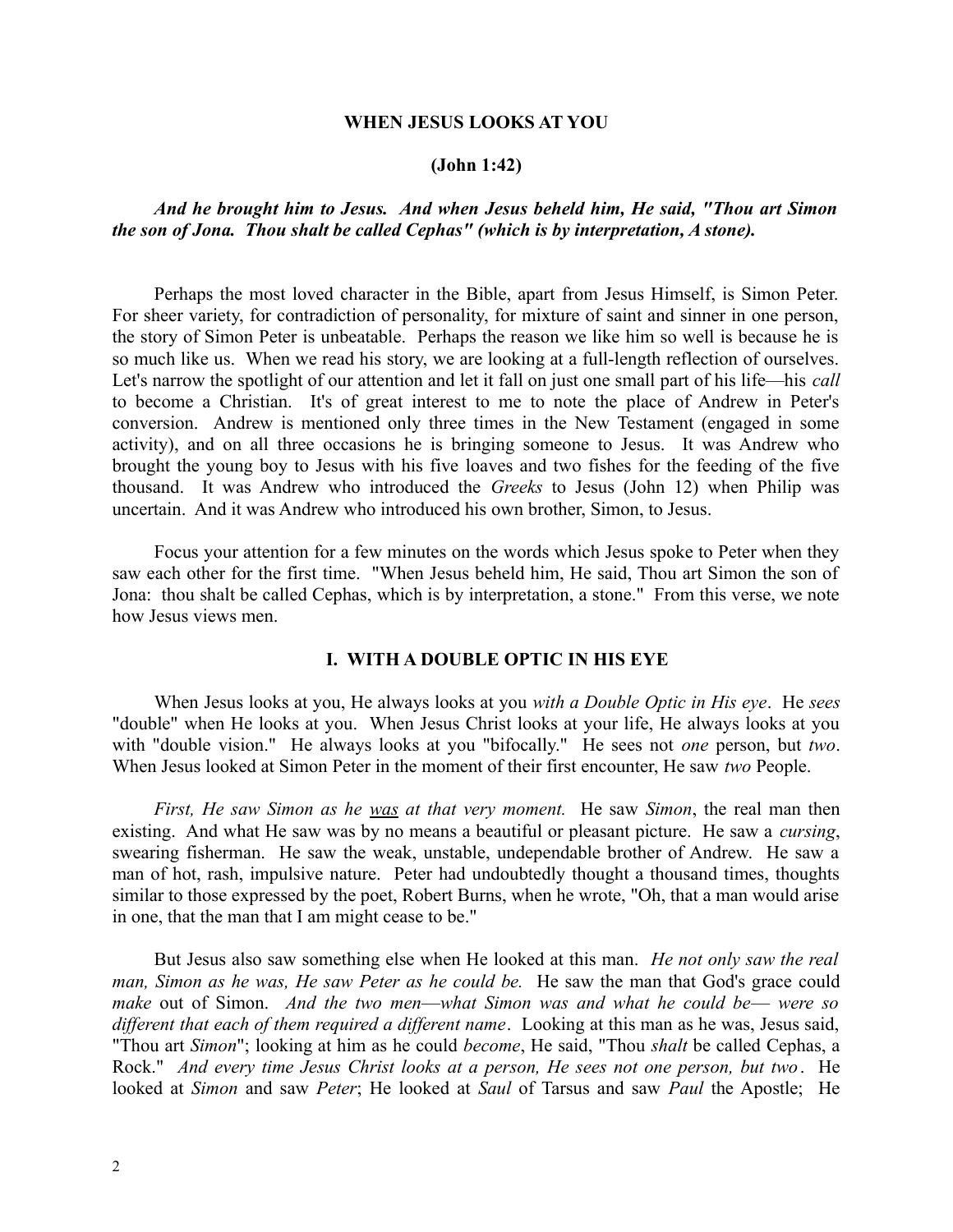looked at *Jacob* the liar and cheat, and saw *Israel*, the prince with God. And when He looks at you or me, He sees two people -- the one I *am*, and the one He can *make* of me. It was Ralph Waldo Emerson, the famous poet, who put this truth into these poetic lines:

> If in a vision you could see Yourself as the person God meant; You could never more be The person you *are* content.

It is told that Michelangelo, the great Italian sculptor, seeing a rough and misshapen block of marble which had been cast aside as worthless and useless, seized a hammer and chisel and began to make chips of marble fly in all directions. A friend happened by and enquired what he was doing. His reply was: "I see an angel imprisoned in this block of stone, and I'm just working to let him out." By no fondest stretch of the wildest imagination could any one of us convincingly be called an angel, but at this very moment, Jesus Christ sees the person you could be (and what a great person he sees!) imprisoned in the hard, stony nature of what you are, and He is working at every moment, using His grace and power while preserving your freedom, to uncover and produce "the Possible You." And when He has finished, the ideal will have become the actual, the possible you will be the real you! What a plan! What patience and grace and power!

## **II. WITH A DIVINE OPTIMISM IN HIS HEART**

When Jesus Christ looks at you, He looks at you *with a Divine Optimism in His heart*. During the days of His public ministry, Jesus was called "the friend of sinners." His enemies said, "This man receives sinners," and they meant it as a criticism. However, He regarded it was a compliment. He sought close relationships with all kinds of sinners. He cultivated their friendship, not simply because He thought they were worth saving, but because He believed they could be saved. He always looked at human lives with a radiant and invincible optimism. You may look at yourself as hopeless, but Jesus Christ does not. His thoughts, hopes, and plans for you reach as high as the stars.

*Now, this optimism of Jesus is a realistic optimism.* It is not blind-eyed, as much optimism of today is. It is not like the optimism of Voltaire's Candide, who closed his eyes to the awful facts of a sinful world and declared, "This is the best of all possible worlds." That opinion requires an exceptional amount of blind faith! The optimism of Jesus is not like that. The text says, "Jesus beheld him." It literally reads, "He looked into him," describing the gaze that sees the individuals through and through and reads his character like an open book. Jesus Christ sees you with a kind of "spiritual X-ray vision" (and realizes the full truth about your "X-rated" heart!). In John 2:25, the Bible says that "Jesus needed not anyone to testify to Him about man, for He knew what was in man." Nothing was (or is) hidden or secret from Him. All of man's inner sin and shame lay naked and open to His searching, penetrating gaze. No one knew so much about human nature as Jesus. He knew exactly the kind of man Peter was. When He said to him, "Thou art Simon, "it is as if He had said, "I know all about you. I know full well the character associated with that name. I know all that people say about you, and much more besides. I know your reputation on the lake. I know about all your weaknesses. Thou art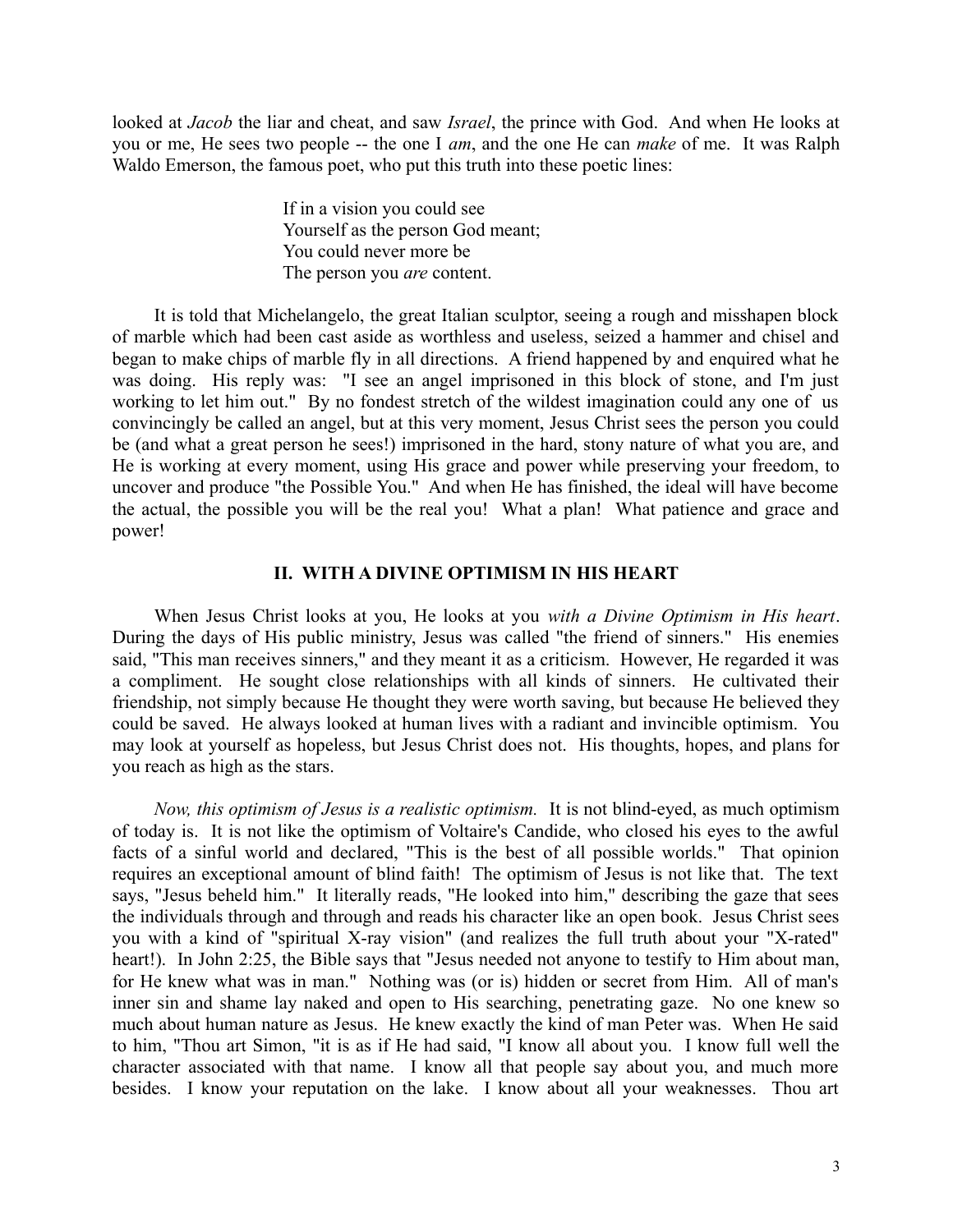Simon." But then, His glorious and superb optimism reveals itself. Knowing Simon as He does, He dares to add, "thou shalt be called Cephas, a Rock."

*This optimism of Jesus is also an idealistic optimism.* Could Jesus be anything less than idealistic, and still be Who He was? This unconquerable, idealistic optimism partially explains the secret of His redeeming power. It was this optimism that helped to redeem and save Simon. When Andrew brought him to Jesus, Simon was perhaps downcast and ready to despair. When Andrew said, "We have found the Messiah," Simon did not think the message concerned him much. If Jesus wanted disciples, it was surely steady, reliable men like Andrew that He wanted, and not weak, unstable men like himself, who would perhaps break down at the first attack of trial or trouble. But the first words Jesus spoke to him put new courage into his heart, new resolution into his soul, for they were words of glorious and splendid hope. "Thou art Simon... thou shalt be Peter!" At that moment, his redemption began. Doesn't our redemption always happen at this point, when we follow the gaze of Jesus, and look right through what we are to what He knows we can become?

This optimism of Jesus explains His ability to save many who seemed utterly beyond saving. He saved publicans and sinners because He first believed they could be saved. Jesus Christ never met a hopeless case. Never does the Bible record a single failure in His ministry. As an example, when Jesus faced Zacchaeus, the wicked tax collector, He said to him, "Thou are also a son of Abraham," and the little man could hardly believe his ears. Zacchaeus knew that he had sold his Jewish birthright, his spiritual heritage, by becoming a traitor to the hated Gentile Romans. Men had called him every name in the books - cheat, swindler, liar and thief, but no one had ever said things as this to him before. Lloyd C. Douglas describes what he thinks occurred when Jesus visited Zacchaeus. Jesus, carefully noting Zacchaeus' "moment of truth," says to him, "A great salvation has come to your house today." Then Jesus asks, "What did you see that made you desire this peace?" Zacchaeus replies, "Good Master, I saw mirrored in your eyes the face of the Zacchaeus I was meant to be."

And think of the boundless optimism He showed with regard to others. He found Mary Magdalene in her shame, and spoke to her a "thou shalt be" of forgiveness and purity. He found Levi in a hard, greedy profession, and spoke to him a "thou shalt be" of sainthood and service. He found Saul of Tarsus a blasphemer and a persecutor, and spoke to him a "thou shalt be" of grace and apostleship.

*This optimism of Jesus is both idealistic and realistic because it is solidly based on the love, grace, and power of God.* Jesus was optimistic about Simon because He knew what the grace of God could do in a human life when given a chance. In John 1:12, there was a verse that is often used for soul-winning, but seldom for any other purpose. The verse says, "As many as received Him, to them gave He power to become the sons of God, even to them that believe on His Name." May I, for the moment, drop the last part of the verse, and thus show you a marvelous truth of God? "As many as receive Jesus Christ, to them He gives the power to become!" If ever we are to become what He wants us to be, we must have "power to become," and that power comes only when we "receive" Jesus Christ into the place of absolute, unreserved authority which He desires Christ into the place of absolute, unreserved authority which He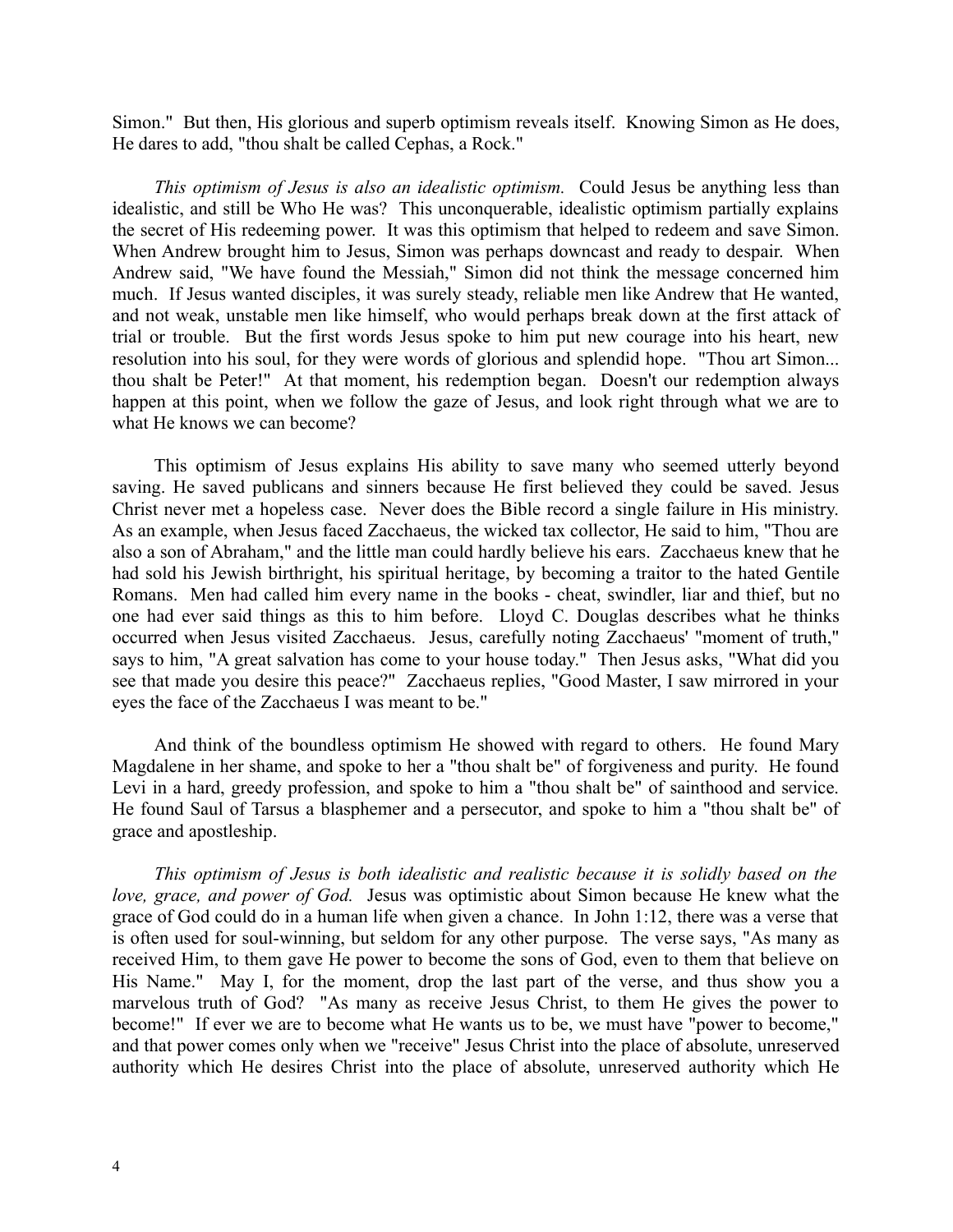desires and deserves in our lives. May God give us grace to let Him be what He should be in us, that we might become what we should be in Him!

#### **III. WITH A DEFINITE OBJECTIVE IN HIS MIND**

Finally, Jesus Christ always views men *with a Definite Objective in His mind*. Is Christ's double vision worthless? Is the optimism of Jesus justified? Or is He "shooting for a star" too high to reach? Is there any reachable purpose in this? Yes, there is!

Christ's first object for Peter was an objective *for the maturing of the man* himself. That is, Jesus had an objective for his *person.* At this point, His objective is the same for each believer. He wants to make each believer like Himself! God wants you, dear Christian, to be like Jesus, both here and hereafter. God wants to "conform you to image of His Dear Son" (Romans 8:29).

Follow the history of Simon beginning at the moment described in the text, and you will find a fascinating progression. At first, he acted almost completely out of the "Simon nature," and seldom out of the "Cephas nature." Then, a while later, he shifted back and forth (like sand) between Simon and Cephas. And finally, after years of Jesus Christ culturing his life, he came to act almost completely like "Cephas" (the nature that Jesus Christ developed in him, making him rock-like) and almost never like Simon. And Jesus Christ can do the same for you. Give Him a daily commitment of your life—and watch!

Then Jesus had a definite objective in His mind about Peter's *mission in the Christian movement*, Peter's purpose in life. Jesus had a specific *purpose* for Peter to accomplish. Look at the mighty manner in which Jesus used Peter when he began to fulfill his Divine mission. Peter became the mighty preacher of the Day of Pentecost, and 3,000 (!) people were won to Christ. Peter became one of the two foremost leaders of the Apostles and the early church (Peter the Apostle to the Jews, and Paul the Apostle to the Gentiles). Peter became the writer of two of the great books of the New Testament (I and II Peter), books full of optimism, courage, faith and hope.

Finally, Jesus had a definite objective in His mind about a *ministry of multiplication* which He wanted Peter to perform. Jesus had a plan for Peter's spiritual *productivity.* Remember that His assignment to all of the disciples was "to turn people into disciples," and the mandate He gave and the model He provided both called for a ministry of massive multiplication through each disciple.

 How was this plan fulfilled in Peter's life? Who was Peter's disciple? In answering this question, a solid New Testament case could be made for several individuals as Peter's disciples. Apparently, he set the great ministry of Barnabas, a remarkable disciple and disciple-maker, in motion on the Day of Pentecost and immediately thereafter. But Peter's primary disciple seems to have been John Mark, the man with a checkered history in the Gospels and the Book of Acts. Almost all Bible scholars today recognize that the main source for much of the material which Mark incorporated into his Gospel was the teaching he received from Simon Peter in their personal relationship. Simon Peter was an action-oriented person, and Mark's Gospel is an action book. Just a few minutes before writing these words, I came across this line in a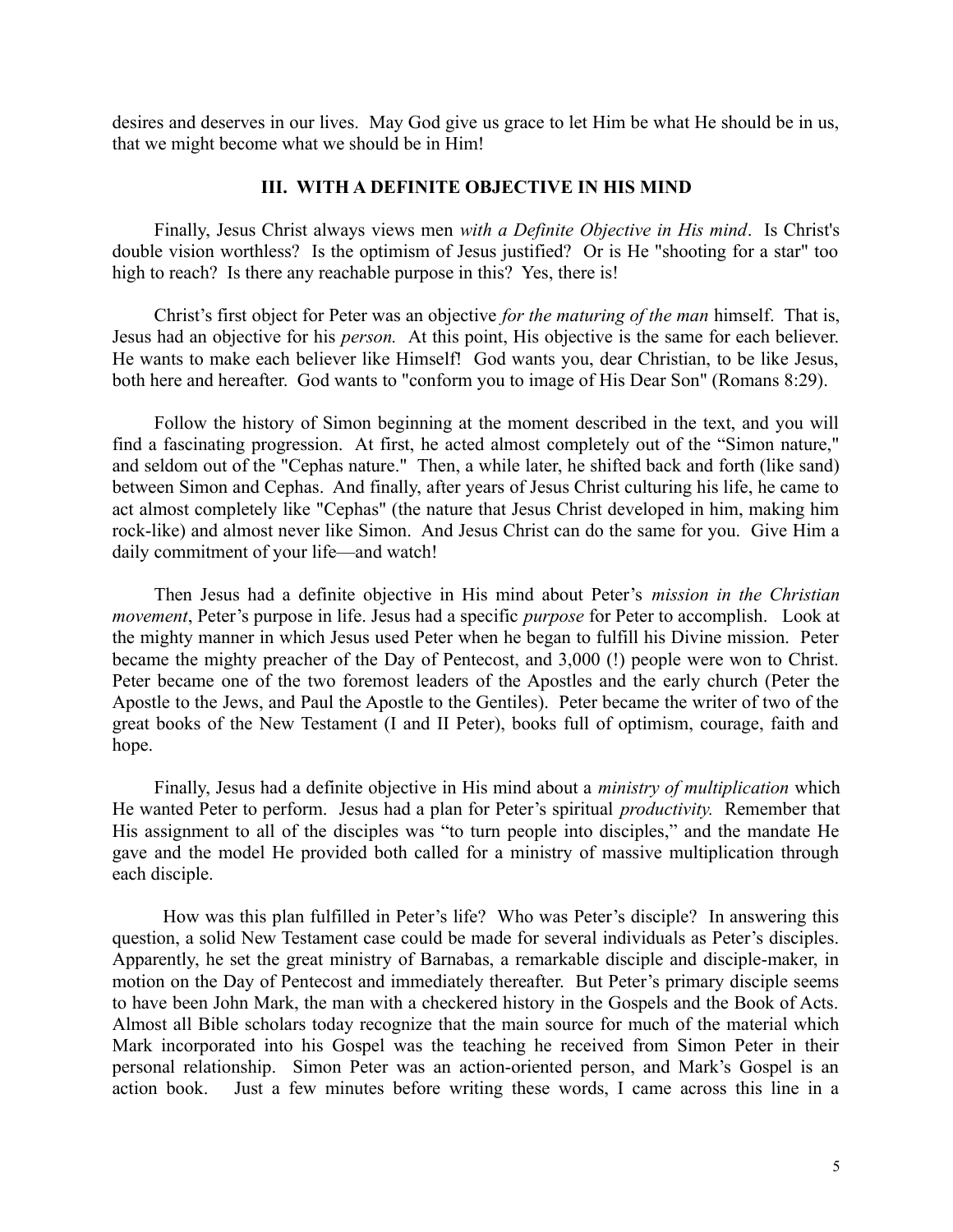commentary on Mark's Gospel: "Mark traveled extensively with Peter as his traveling companion and interpreter." Peter himself called his disciple "Mark my son" (I Peter 5:13). New Testament scholar A. T. Robertson describes John Mark as "a protégé of Simon Peter." He also said that John Mark was "one of Peter's pupils, who as a young disciple must often have sat at his feet to be catechized and taught the way of the Lord." Robertson adds straightforwardly, "Behind John Mark and his Gospel stands the figure of Simon Peter."

Dr. Robertson further says, "It is clear that in Mark's Gospel we have reports that come from an eyewitness, and it is well-known that the eyewitness was the Apostle Peter. Mark has been willing and able to use Peter's eyes for us." Again, "In Mark's Gospel we are dealing primarily with Peter's interpretation of Christ after his reception of the Holy Spirit at Pentecost. It is quite likely that Mark made notes of Peter's preaching from time to time, beginning at an early date, using this and other data for the final book which we possess."

When Peter was released from prison (Acts 12), the first place he thought to go to was "the house of Mary the mother of John whose surname was Mark" (Acts 12:12). Peter had spent many an hour in that same home through the years of John Mark's early life, and a disciplerdisciple relationship had developed between them. Mark reveals his vocation of listening, learning, note-taking, and repeating what he was taught in the Gospel that bears his name. Thus, the life and Gospel of his disciple, John Mark, were some of God's chosen means for multiplying the ministry of Simon Peter.

Is there evidence of spiritual multiplication in John Mark's life? Yes, there is. He is described in Acts 13:5 and II Timothy 4:11 as a "helper." That word comes from a captivating Greek word, *huperetes*, which literally means an "under-rower." The "under-rower" kind of helper refers to a person who is willing to remain under the decks on board ship manning the oars while the captain of the ship gets the credit for its speed, determines its destination, and governs its movements. The purpose of the under-rower was to provide the means of transportation that would guarantee that *others would get to their destination.* The word refers to a person who was willing to help another person, willing to assist another person, willing to attend to the needs of another person. It describes a person who sees his relationship to others as that of service. No wonder that Paul said that Mark was "useful to me for service." Knowing what we know about Paul as a disciple-maker and Peter as one trained in the disciple-making process by Jesus Himself, we may be sure than John Mark was fully involved in helping others for the sake of spiritual multiplication—to multiply himself spiritually and to assist them to multiply through many generations. What a curriculum he used, if the Gospel of Mark is any indication! And Mark has certainly been multiplying Himself and the Christian movement through the centuries through that Gospel in the New Testament that bears his name.

It is obvious, then, that the bifocal vision and boundless optimism of Jesus were fully justified in the life of Simon Peter. But what about us? What about you? What about me? Jesus Christ looks at you today bifocally, and with the most blessed kind of optimism. He sees you the way you are— weak, uncertain, unfaithful, ashamed, guilty, prayerless. But He also sees you as gloriously triumphant, powerful, victorious as a Christian. Will you let His view of you be justified?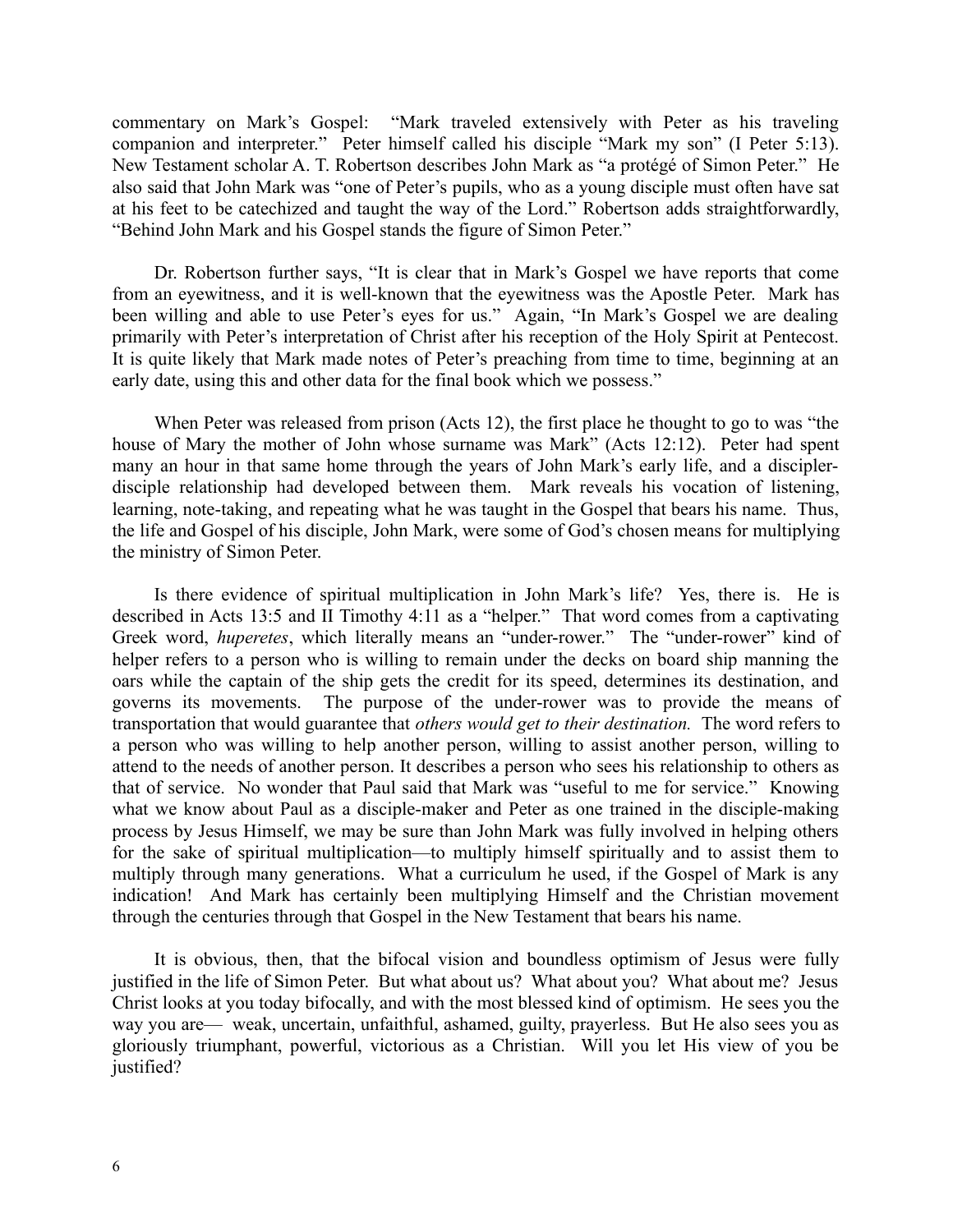Margaret Slattery, in her book, Living Teachers, tells of a community in which a stranger came to settle and to practice law. He buried himself in his legal work, and when he was sometimes seen walking through the community in the evenings, he walked alone, with his head down, and with the look of mental distress upon his face. One day he was introduced to a new friend, a local artist. In confidence, he poured out his heart to him, revealing the deep, dark sin that stained his past and was destroying his peace. The artist said nothing, but parted from him and went into his studio. Weeks afterwards, the artist invited his melancholy friend to come in and view a portrait which he had finished, telling him that it was his masterpiece. The man was surprised and pleased that his judgment had been sought by the artist, but when he went into the studio to view the portrait, he was surprised to see that it was a portrait of himself, only now he stood erect and with his shoulders thrown back, and his head up, ambition, desire, and hope written on his face. The lawyer stared at the portrait in silence for a few moments, then with tears streaming down his face, he said, "If you see that in me, then I can see it in myself. If you think I can be that kind of man, then I can be; and what is more, I will be." When I follow the gaze of Jesus as He looks into me, and begin to realize what He sees in me, I want to echo those words: "Lord, if you can see that in me, then I can see it, too. If you believe I can be that kind of man, then I can be; and what is more, I will be by your grace and power.

*I would like for you, the reader, to finish the sermon for me.* Jesus Christ says, "Thou art \_\_\_\_\_\_\_." You fill in the blank; you know what you are. Be absolutely honest. Weak? Sinful? Guilty? Helpless? Fill in the blank! Then hear Jesus as He says, "Thou shalt be ." Only God Himself can fill in this blank. "Thou art, thou shalt be." The actual and the possible! The real and the ideal! What is and what is to be! And between these two stands the Lord Jesus Christ, whose Presence is like a mighty bridge flung across the great gulf that separates them. And when you daily surrender and leave the rest to Him, He will carry you across the chasm, and show the world what great things can come to pass! Dear Lord, let the *possible me* that *You* can see be the *actual me* that *everybody can see!*

### **AN ADDENDUM**

### **"THE PYGMALION EFFECT"**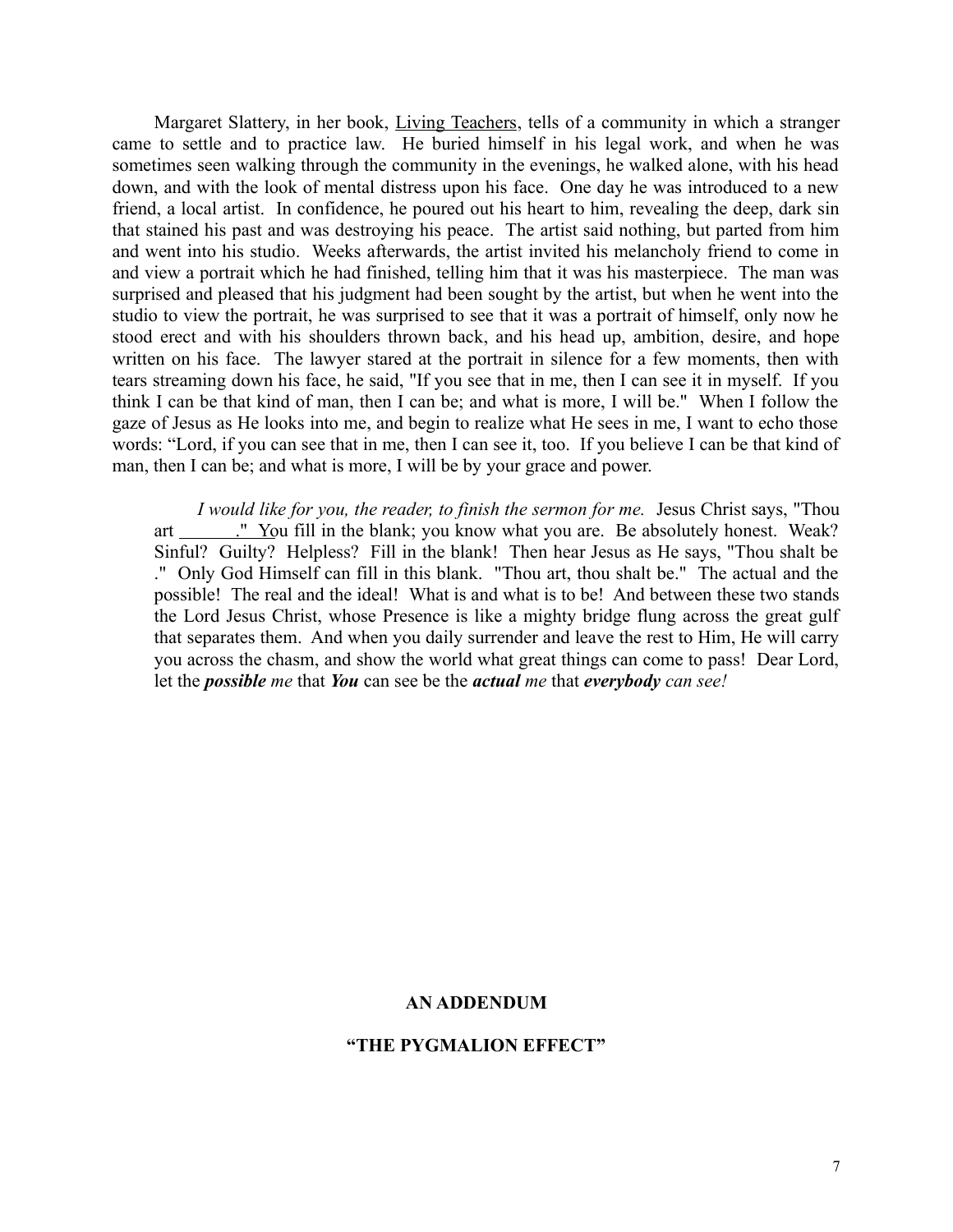The last time the Chicago Bears were in the NFL Super Bowl, the pre-game hype included the news story of a third-team bench warmer on the Bears team who supposedly sold the Bears' Super Bowl game plan play book to the opposing team, *supposedly* giving the opponents a great advantage on the playing field in the Super Bowl game. Christians have an Enemy, though he is hardly a bench warmer! Satan has time and time again stolen plays out of the Christian's "game" plan play book," and has "sold them" to one opponent after another. Usually, when others run with our plays, the Christian community abandons the play and no longer uses it. So we have the insane situation of Christian enemies (usually cults or cultic religions) *using our plays, while the Christian community abandons them altogether!*

Let me mention *just one* of these plays. We could call this play the "Pygmalion Effect." This play has been stolen by Mormons, Jehovah's Witnesses, the philosophers of secularism humanism, and the New Age philosophers. And the Christian community has largely abandoned it, even showing ignorance of this play as it is used in the Bible. This paper will explore and explain the "Pygmalion Effect."

George Bernard Shaw, the renowned British playwright and social philosopher, wrote a great play named Pygmalion. It was later made into a movie that became a gigantic box office success. The movie starred Rex Harrison and Audrey Hepburn, and it was entitled *My Fair* Lady. It is the story of an English gentleman, Mr. Higgins, who spots a beautiful but badly soiled street tramp named Liza Doolittle, and sees in Liza a lady who would do honor to a king's court. Of course, Mr. Higgins' "vision" is solely a matter of flattering faith on his part at the beginning of the story. The story line develops as Mr. Higgins enlists Liza Doolittle into a strenuous program of tutoring and training, a program designed to make of her what Mr. Higgins has envisioned her to be. And, wonder of wonders, she finally emerges as a first-class lady—all because of Mr. Higgins looking through *what she was* and seeing *what she could become.*

So what *is* the "Pygmalion Effect?" A man named Alson Gretha created the popular definition of it in these words: "*Treat a person as he appears to be, and you will only make him worse. But treat a person as if he already were what he potentially could be, and you will help to make him what he should be."*

Andrew Carnegie stated the principle in a different way when he said, "*Men* are *developed* the same way *gold* is mined. When gold is mined, several tons of dirt must be moved to get an ounce of gold, but one doesn't go into the mine looking for *dirt. He goes is looking for gold."* And it might be added that the gold is in the dirt to begin with only because of a long process of *heat* and *pressure*. Such processes are always present in the production of gold.

Popular literature, the arts, and cultic religion have been much more facile than the church in seeing and using the "Pygmalion Effect." For example, in another hit play and movie, *The Man of La Mancha* (the movie starred Peter O' Toole and Sophia Loren), this theme provided the plot. Based on Miguel Cervantes' classic novel, Don Quixote, the play tells the story of the mystical, idealistic, visionary Don Quixote, who meets in his crusading travels a small-town prostitute named Aldonza. However, because of his visionary idealism, Don Quixote refuses to see her as a prostitute. He sees her as a fine, pure, noble lady. He even conveys upon her the name, "Lady Dulcinea." The play is a fine presentation of the character-struggle within the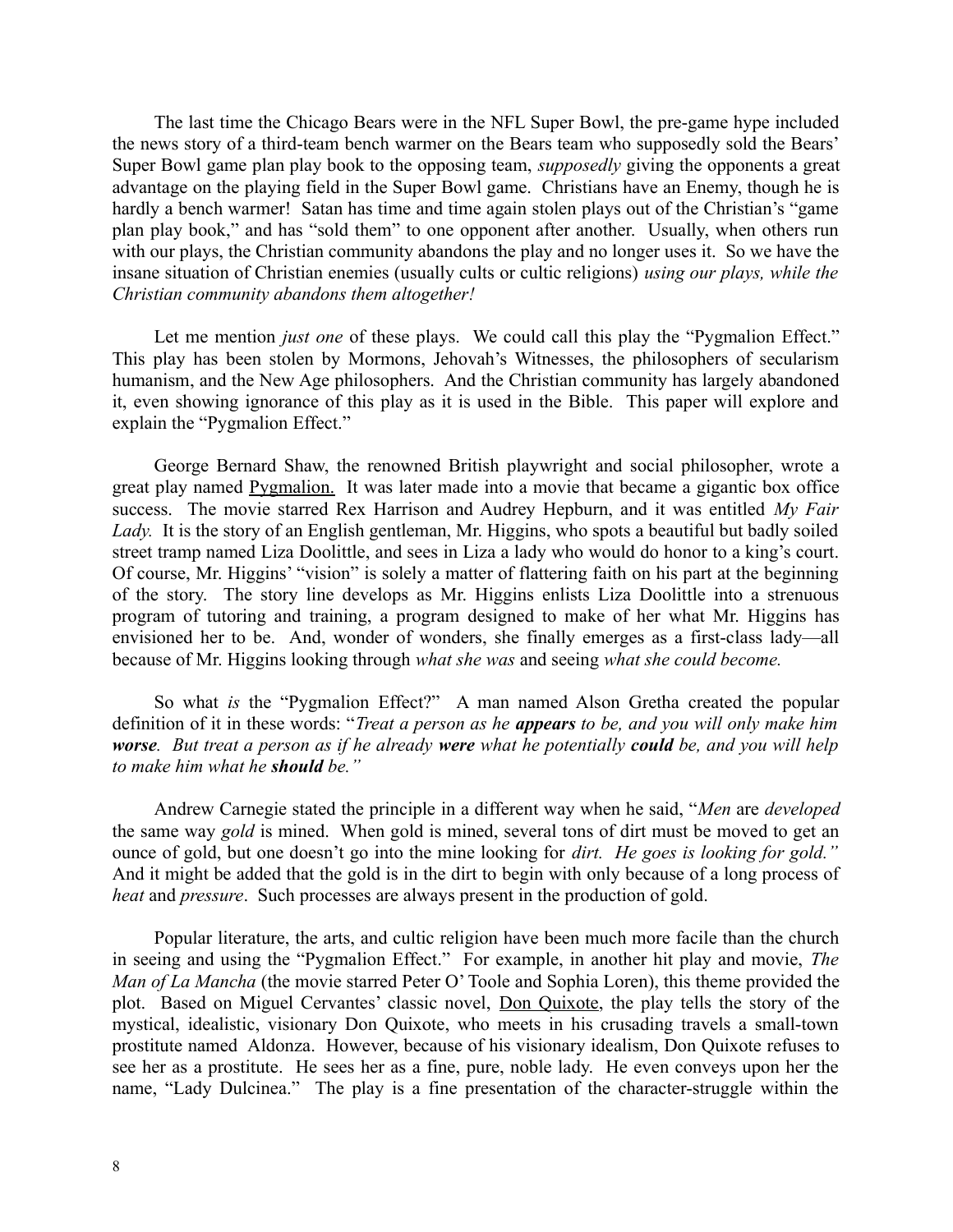harlot as she cynically rejects his faith, then begins to erratically adapt her understanding to his faith, and at last takes *his faith* as *hers* and is able to *see herself as he has seen her all the time.* In the closing scene, the simplistic Don Quixote is on his deathbed, having spent his energies in his idealistic crusades. As he nears the end, the transformed Lady Dulcinea enters the room, nobly attired as a lady, and showing that her demeanor now matches this understanding. At first, in his semi-comatose state, he does not recognize her. She says gently, "Do you not recognize me, sire? *I am your lady Dulcinea*." This is another example from the arts of the "Pygmalion Effect."

A popular version of this principal may be seen in the child's fantasy story of the handsome prince, the wicked witch, the ugly frog, and the beautiful maiden. The story is well-known. Once upon a time, there lived a handsome prince, who tragically came under the spell of a wicked witch. The witch placed a curse upon the prince and turned him into a low, ugly frog. The rule of the story is that he would remain an ugly frog unless a beautiful maiden kissed him. But it seemed to be an impossible situation, because beautiful maidens just do not go around kissing ugly frogs. However, the impossible happened! One day, a beautiful maiden spotted the ugly frog, had compassion on him, and planted a loving kiss on his ugly head. Instantly, there emerged from the ugly frog a prince even more handsome than he had originally been! And, as is usual in all good fantasy stories, the maiden and the prince fell deeply in love, married, and lived happily ever after!

This story is a theological parable. The handsome prince represents Adam as God made him. The wicked witch represents the devil, who brought Adam and the entire human race under the curse of sin, reducing him (them) into something lower and uglier than a frog. And man was destined to remain that way had not a Person with "the beauty of the Lord our God" upon Him come to the ugly frog, seen his real worth, and taken him into His love-embrace and planted the transforming kiss of grace upon him. The beautiful maiden in the story represents the lovely Lord Jesus Christ, who disregarded man's ugliness in sin and embraced him in love and grace, kissing his sin and ugliness away on the Cross. The emerging prince is the saved sinner, restored to something more than Adam had been before he sinned. Then the romance of the ages began. The individual believer is "married unto Another" (Romans 7:4), even to Jesus. The bride is to grow in an ever-deepening love relationship with the Groom — *and they will live happily ever after!*

# *Satan's junk may become the Savior's jewels. The recycled garbage of human sinners will become Jesus's greatest trophies of grace, to whom He will show His kindness forever (Ephesians 2:7).*

Another popular version of the "Pygmalion Effect" is the fantasy story of *The Beauty and the Beast*. In the story, Beauty bends down to kiss the unlovable beast and transforms him into a prince. However, one of the main features of the story is in the fact that she did not wait until he *became a prince* to *love* him; indeed, it was *her love* that *turned him into a prince!*

In the book which introduces J. R. R. Tolkien's epic trilogy, *The Lord of the Rings,* the book named The Hobbit, the noble wizard named Gandalf says to Bilbo Baggins, the hobbit/hero of the book: "*There is more to you than you know."* This line plays a large part in turning Bilbo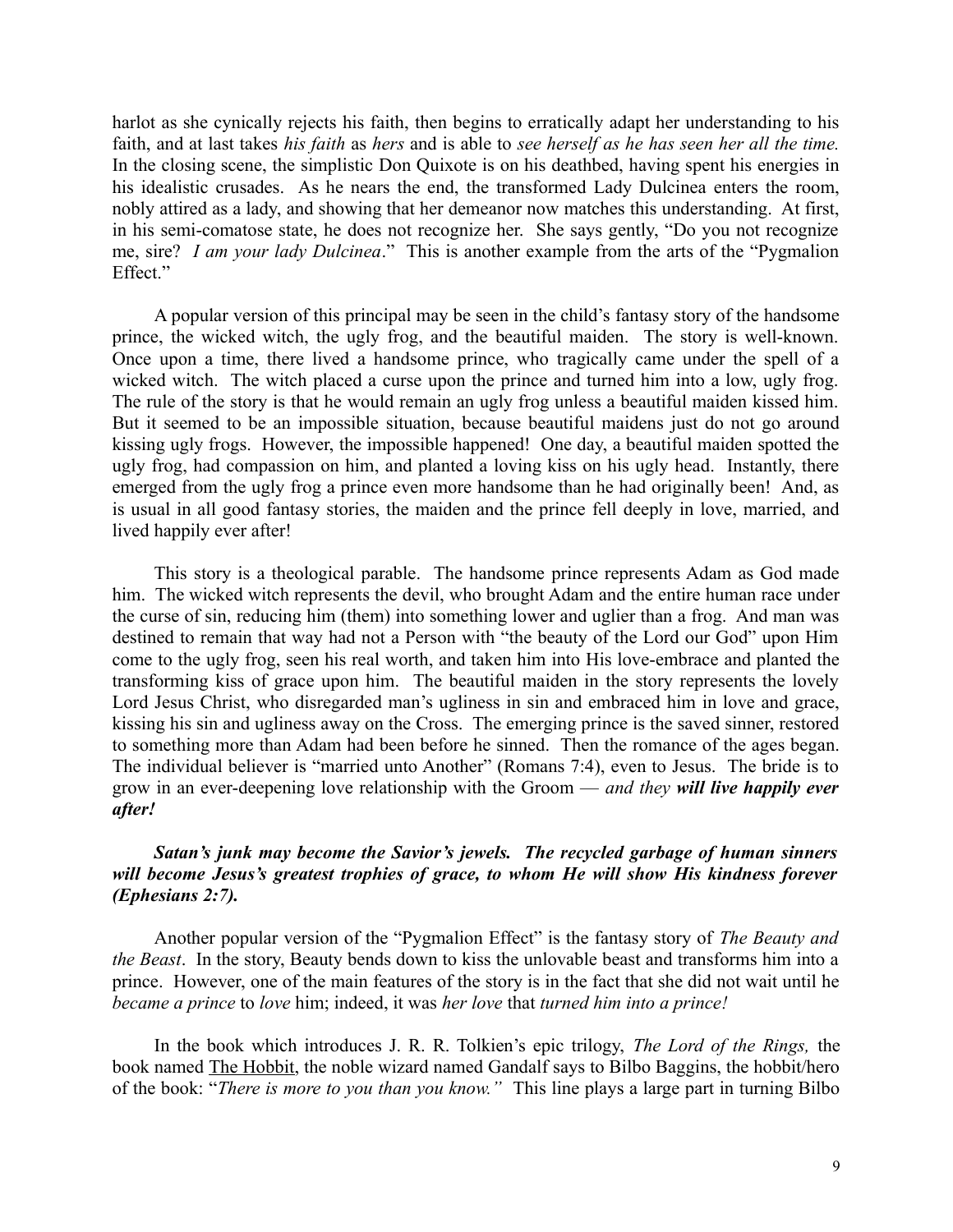into an over-achieving hero. Gandalf's faith and his practice of the "Pygmalion Effect" turns an unsung hobbit into a crusading champion of right. And the cause of right triumphs over evil because of *faith in a person's potential* instead of simply accepting the failures of his past.

In one of Lloyd Douglas' great novels, Jesus asks the transformed tax collector, Zacchaeus, this question, "What caused the change in you?" Zacchaeus responds with a personal testimony of the power of the "Pygmalion Effect" in his life. He says, "*Good Master, I saw mirrored in Your Eyes the face of the Zacchaeus I was meant to be! And I determined that if that's the man You see, then that's the man I will be!"* Christian author Walter Wangerin, Jr., said, "The Gospel of Jesus Christ showed me a new me hidden in the shadow of a sinner."

One of the greatest of the old mystical Methodists, Rufus Jones, said that his transformation as a Christian actually began one day when he had misbehaved terribly as a young boy. He expected a severe discipline from his parents. However, they didn't treat him as he anticipated at all. They went with him to his bedroom and gently asked him to get down on his knees with them. Then they prayed aloud. His mother concluded the prayer by saying, "O God, I ask you in the name of Jesus to make our son the boy and the man You intended him to be." Jones said, "That prayer pierced my heart as well as the heart of God, and my transformation began at that moment." The "Pygmalion Effect!"

Now let me recount a few modern testimonies which reveal the "Pygmalion Effect." Author and Christian leader Ron Hembree wrote, "Pastor/psychologist Dr. Richard Dobbins came into my life when I was a total failure. He said to me, 'Ron, I just want to be your friend.' Sometime later, he said, 'Ron, you're too good a man to be haunted by the past. Turn toward the future. *We need you!"* What lectures, advice, and admonitions could not do, a gentle man with a warm and healing heart was able to accomplish. I owe him my ministry. He simply *said* — and *proved* — that *he wanted me."* Dr. Dobbins placed faith in Ron Hembree's Christian future, and soon his faith began to become sight! The "thing hoped for," the "thing not seen," became solid substance (Hebrews 11:1).

In the early 1960s, a man brought his young, fat, short, slow son to a Jr. Hi football field in a small town in Alabama. The boy was marked by such timidity and inability that the rest of the players laughed at him. But his father took the coach out to supper, and said to him, "I want you to see in my boy an All-American football player, and then I want you to do everything possible to make out of him what you see. As strange as it may seem, I have already seen this possibility in my boy, and I will do my part to make it a reality." *Five years later, that boy was a High School All-American, and four years after that, he was a college All-American at the University of Alabama.* To complete the influence of the "Pygmalion Effect," that boy, whose name is Bill Battle, later became the University of Tennessee football coach.

Friends, isn't it time we took back the play that is *absolutely fundamental* in our "Christian play book," without which we will score few points and win few victories — isn't it time we took it back out the hands of the enemies of the Gospel, and began to "run the play" with regularity and efficiency in the Body of Christ and in our church communities?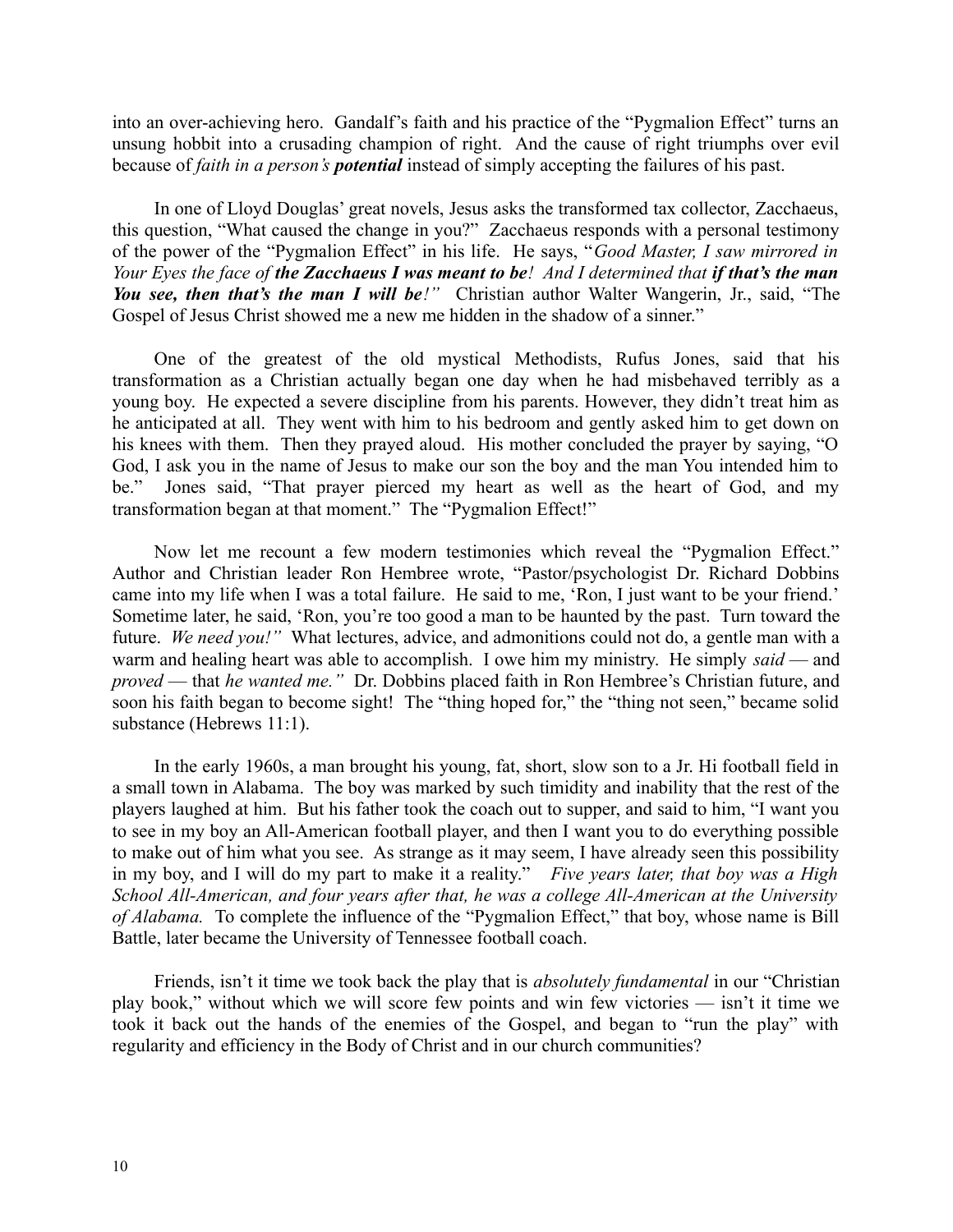Someone said, "People tend to rise to the level of other people's expectations." A Christian should be a clear reflector of *the expectations of Jesus — both in the dreams he holds for his own life, and in the hopes he holds for others*. *Jesus does not look at your failing past so much as he looks at your future potential. Jesus does not look for perfection in you so much as He looks for potential. Dear Christian friend, your potential is as vast as the Person of Christ!*

### *Supportive Quotes*

Henry Ford said, "My best friend is the one who brings out the best in me."

Cecil Myers wrote, *We are not mere human beings; we are human becomings."*

## *There walks ahead of you (in your future) a far more Christ-like person than you have yet become.*

James Moffatt translates a line in I Corinthians 13 in this manner: "Love is eager to believe the best." It has been said that there are two types of people: *plus* people and *minus* people. Minus people always go around subtracting. If anything good is said about a person, they will find a negative punch line to throw in. In contrast, *Jesus always added new dimensions to life,* new possibilities and new hope. Someone said, "All of us work best in the sunshine of approval." It was said of Jesus, "*In the company of sinners He dreamed of saints."* So everywhere that Jesus went, He diminished the evil and developed the good.

Give Jesus the you that you *are*, and in time He will give back the you that you *ought to be.*

There are three persons in every individual: (1) The person whom his associates see; (2) The person whom he sees himself to be; and (3) The person whom Jesus sees. Everything depends on which "you" you center upon. If you are centering on the "you" your associates see, you will be in bondage to what others think about you. You will look around before you act to see what effect your action will have on others — you won't act, you will react. You will become an echo and not a voice. If you center upon the "you" you know, then you will be discouraged. For who has not had some skeleton in his closet — things in his life that make his cheeks burn with shame and humiliation? But there is that other "you," the one that Jesus sees. What a "you" that is! It is a "you" surrendered to God, co-operating with Him, taking His resources, working out life with Him. That "you" will do things beyond your personal capacity, amazing both yourself and others. Dare to tell Jesus today, "I would like to exchange *my* 'me' for *Thy* 'me.'"

#### **Illustrations for Reflection**:

*The Gold Mine.*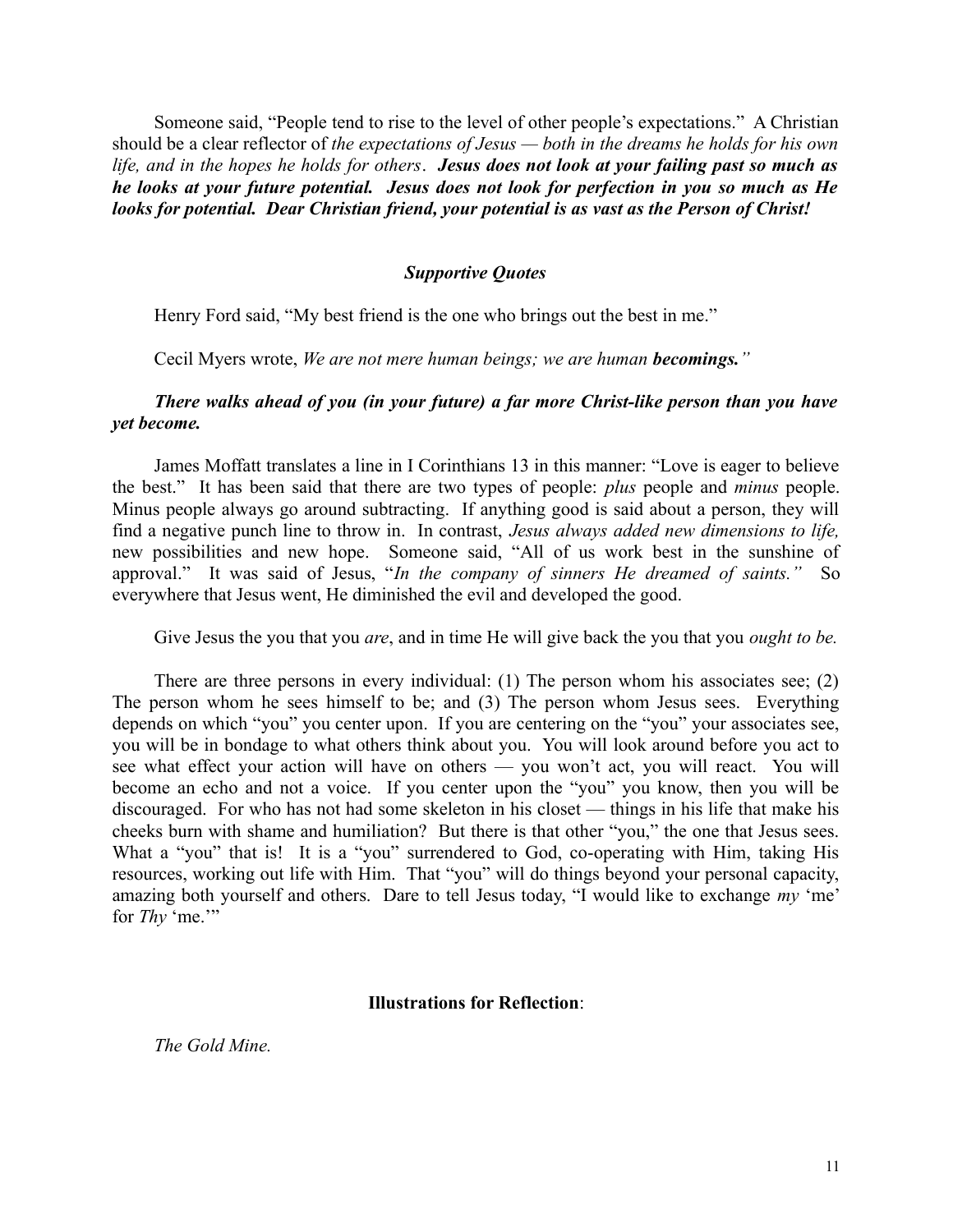Suppose you inherit a gold mine. You're overjoyed. You love that gold mine. You can hardly wait to get out there and get to work in it. But the first time you go out to inspect your treasure, the gold says, "How can you love me? I'm all dirty. I'm all mixed up with that awful iron ore, and I have that rotten clay all over me. I'm contaminated with bauxite and mineral deposits. I'm ugly and worthless."

"Oh, but I do love you," you say to the gold. "You see, I understand what you really are. I know you have all these imperfections, but I have plans for you. I am not going to leave you the way you are now. I'm going to purify you. I'm going to get rid of all that other stuff. I see your inherent worth. I know that the iron ore, the clay, and the mineral deposits are not part of the true you - you are just temporarily mixed up with them.

"I warn you, it won't be easy. You will go through a lot of heat and pressure. Left to yourself, you would remain in this dark place, buried in the dirty ore. But I know how to change you from what you are now to what you can be. I will make you beautiful, and you will make me rich."

### *Not Perfection, But Potential.*

Jesus did not see the *perfection*, but He did see *potential* in them. As we seek to make disciples, we should also look for the potential in people. We must look beyond what a person *is* to see what he can *become*. No person should be cemented into his present character and conduct.

Some of the world's most glittering jewels do not shine when they are first discovered. They are only dull stones, and must be cut and ground before they glow with the colors of the rainbow.

#### *See What Is and What Might Be.*

We can all learn a lesson from the "four-eyed fish." These odd-looking creatures are native to the equatorial waters of the western Atlantic region. The technical name of this genus of fish is anableps, meaning "Those who look upward," because of their unusual eye structure. They have 2-tiered eyes. The upper eyes protrude above the surface of the water and enable the anableps to search for food and to spot enemies in the air. The lower eyes remain focused in the water, functioning in the usual fishlike fashion. They see in both worlds.

If we can develop eyes for seeing *what is* as well as *what might be*, we can help others dream.

## *Just Like Fishing.*

Laura Bridgeman was a forlorn little girl who had been born blind, deaf, and dumb. It was Dr. Samuel Howe who took on the task of setting her free. Dr. Howe later said, "It was just like fishing. A man baits his hook, lets down his line, and tries again. For days and weeks I kept